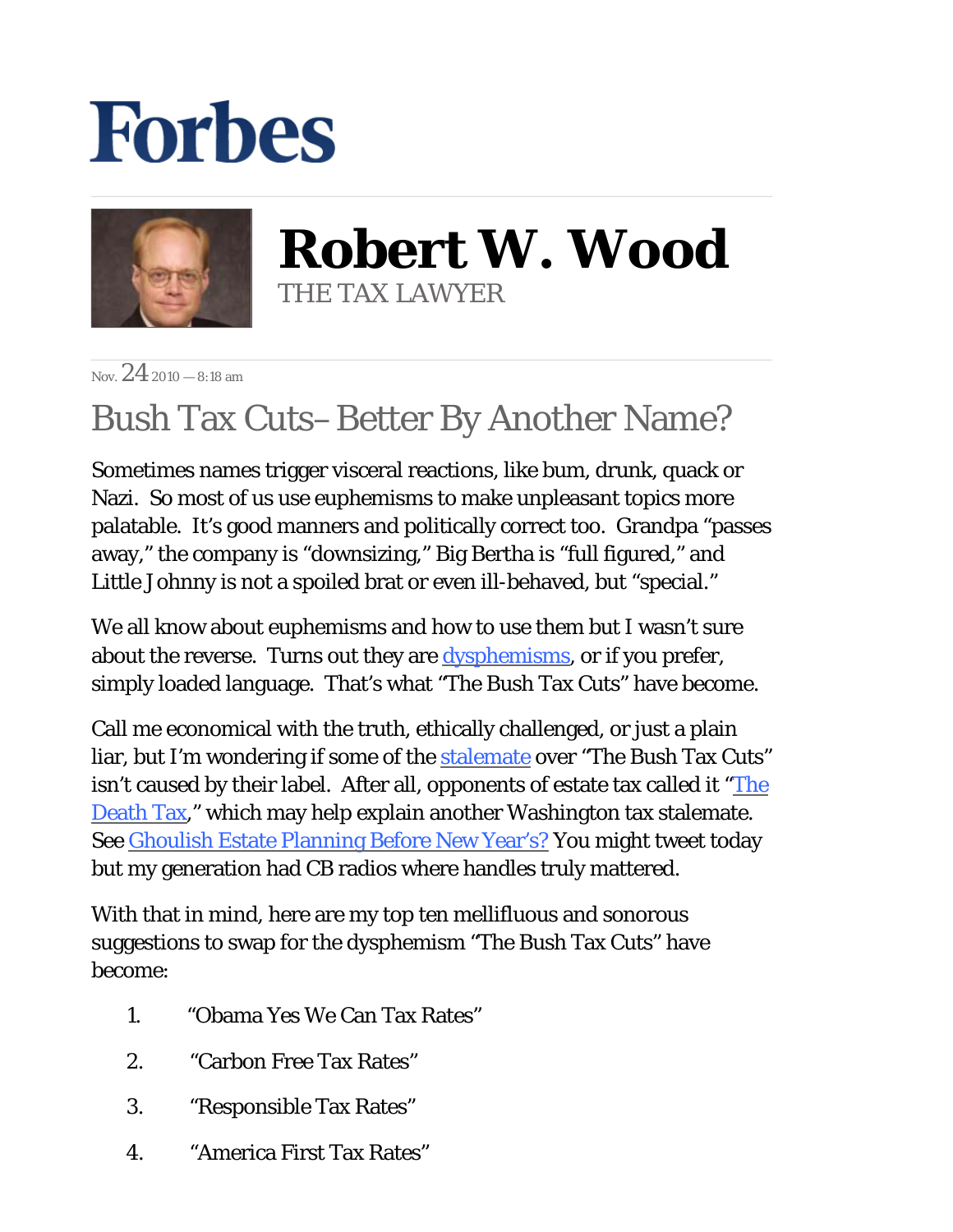- 5. "Warm and Safe Tax Plan"
- 6. "Fair and Balanced Tax Rates"
- 7. "Voter Approved Tax Rate Plan"
- 8. "Centrist Tax Rate Structure"
- 9. "Across the Aisle Tax Plan"
- 10. "Bipartisan Rate Reduction"

No matter how Congress, the press and public label "The Bush Tax Cuts," something has to happen soon. With little more than a month before New Year's Eve, we still don't know whether to accelerate income and defer deductions or the reverse. That kind of usual tax planning is as American as apple pie! A year end without it is like cake with no frosting or stuffing without gravy. See [Making Tax Decisions In Limbo](http://www.forbes.com/2010/09/08/expiring-tax-cuts-planning-capital-gains-personal-finance-robert-wood.html). Since not everyone can turn on a dime, there's considerable angst.

**Prospects?** I once [said](http://blogs.forbes.com/robertwood/2010/11/03/prospects-dimming-for-post-election-tax-cuts/), but the prospects for sticking with the 15% capital gain rate seem good. Worst case the long term capital gain rate goes to 20% in January, but my guess is the Republicans will prevail, at least for 2011. We'll see. For more[, Tea Leaves And Tax Moves In 2010](http://blogs.forbes.com/robertwood/2010/09/15/tea-leaves-and-tax-moves-in-2010/). Some people who can turn on a dime and who are weighing selling something (like a block of stock) in 2010 versus 2011 may want to wait a little longer.

There's probably less timing going on with accelerating or deferring income, but deductions are definitely hard to assess this year end. Usually you want to pay a bill before New Years so you can deduct it. Think property taxes and state income taxes, even if the state income taxes aren't due until April 15, 2011. But given the substantial uncertainty this year you should run some numbers to see which way you benefit most.

**AMT—Patch Me Please.** I continue to believe this one is the most important. Many people are stung by AMT in bizarre ways, making AMT seem inequitable. Plus, it may turn out to be most important on the numbers for many people. It's harder to eyeball AMT, and that truly